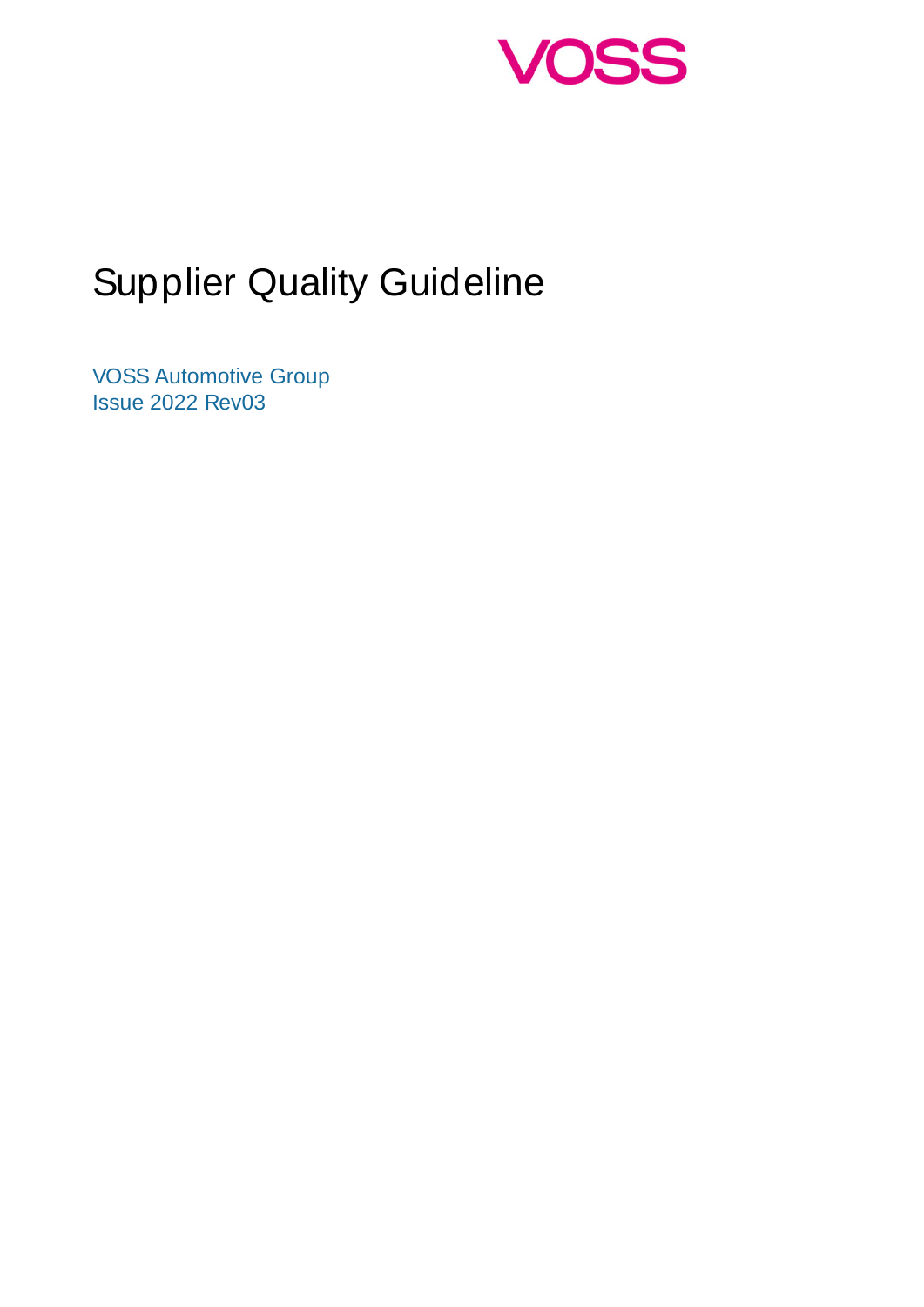

## Preamble

Products and new developments for line and connection technology have made VOSS a recognized and marketleading system partner in international automotive and mechanical engineering.

The VOSS brand has stood for quality and innovation for over 85 years. A consistent quality policy is a central component of the VOSS company strategy and the quality of our products is decisively determined by the quality of the supplier products.

We purchase the majority of our raw materials and components for our products from our suppliers around the world, and the performance and quality capability of our partners contributes crucially to the overall success of the business.

Customer satisfaction through quality in all aspects is a crucial success factor for VOSS as a supplier of complex products for their international customers.

As our partners, our suppliers are self-responsible for the quality of their products in their entirety and continuous improvement of products and processes as well as sustainably ensuring quality and costs must be a fixed component of the entire supply chain.

This guideline will contribute to gaining a shared understanding of quality in the sense of the "zero-defect approach" and implementing it according to IATF16949 in order to ensure smooth processes between our suppliers and VOSS, and to minimize costs.

As a supplier and partner, we ask you to meet the requirements of this Supplier Quality Guideline (SQG) so that together we can develop and successfully produce our products to the highest standards. We ask you for sign this SQG and return it back to VOSS.

SQG and any future revisions are available on the internet: https://www.voss-automotive.net/en/downloads.html

Vice President Purchasing Vice President Quality Management

Manfred Pesch Dr Carsten Marzenell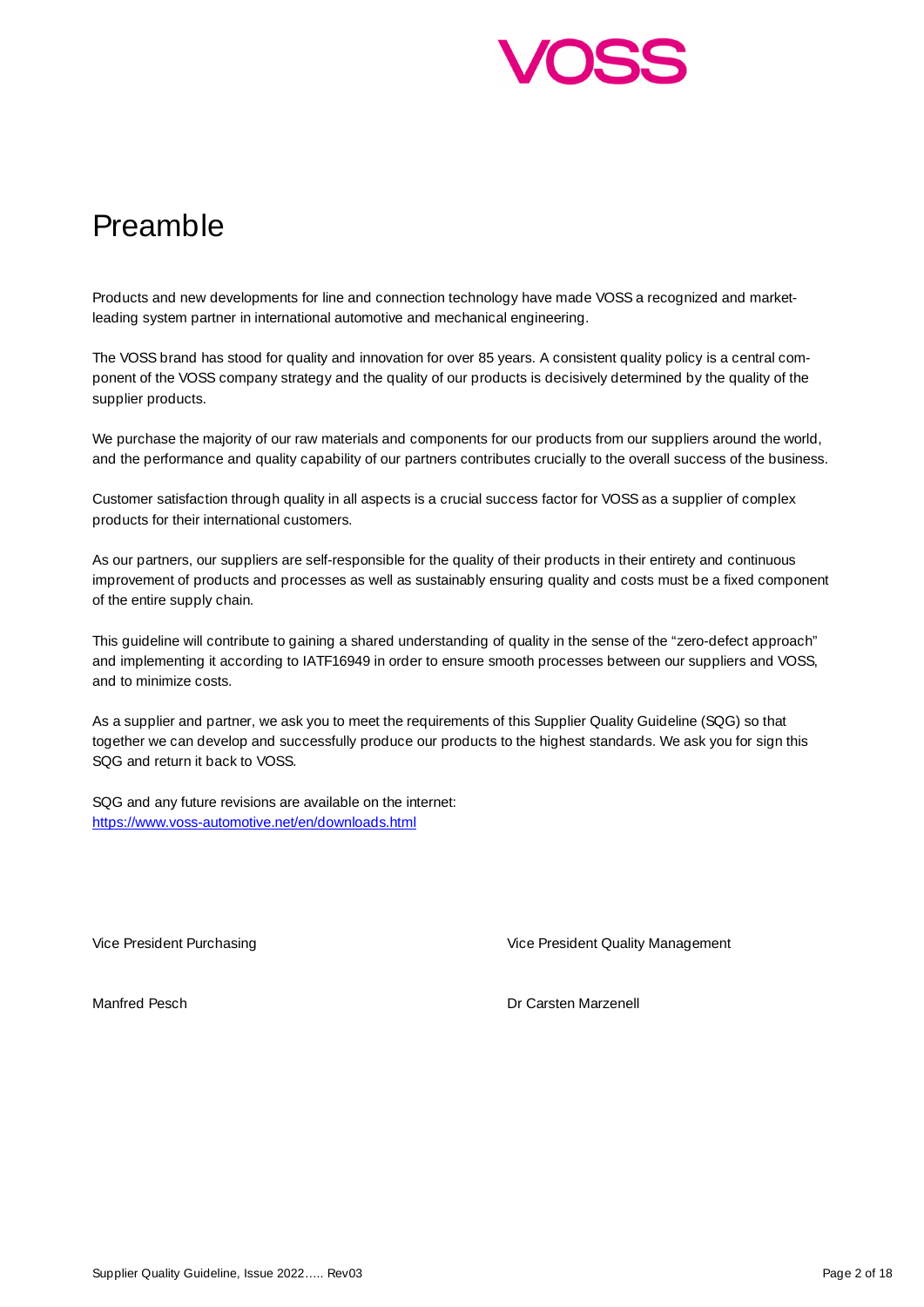

## Table of Contents

#### 1. General requirements

- 1.1 Scope of application
- 1.2 Quality objectives
- 1.3 Quality Management System (QMS)
- 1.4 Supplier approval and release
- 1.5 Legal, safety, environmental and energy regulations. PSCR and Product Liability.
- 1.6 Confidentiality and data protection
- 1.6 Business language

#### 2. Development and realization of product and process

- 2.1 Project and quality planning
- 2.2 Feasibility study
- 2.3 Product and process FMEA
- 2.4 Control Plan (CP)
- 2.5 Planning of series production
- 2.6 Special features
- 2.7 Machine and process capabilities
- 2.8 Test equipment
- 2.9 Subcontractors and their products
- 2.10 Audits
- 2.11 Production Process and Process Approval (PPAP/ PPA)
- 2.12 Requalification test

#### 3. Further requirements

- 3.1 Archiving of documents and reference samples
- 3.2 Change management
- 3.3 Transport, storage and packaging planning
- 3.4 Cleanliness
- 3.5 Traceability
- 3.6 Labeling of deliveries
- 3.7 Complaints processing
- 3.8 Reclamation costs
- 3.9 Reworking of faulty parts
- 3.10 Supplier evaluation / development
- 3.11 Escalation process & CSL (Controlled Shipping Level)
- 3.12 Special releases
- 3.13 Emergency planning
- 3.14 Obligation to inform
- 3.15 Special Processes
- 3.16 Associated documents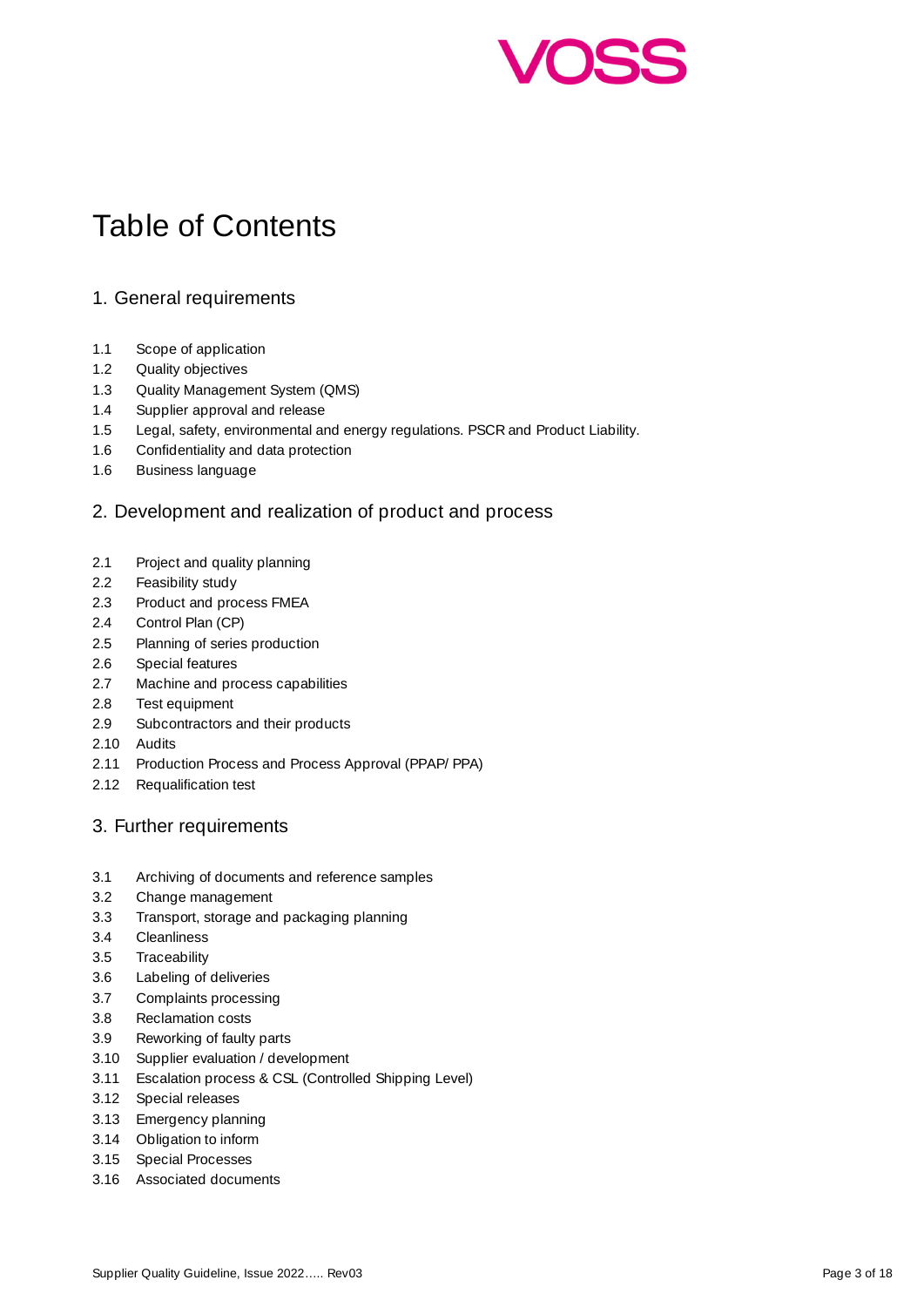

## 1. General requirements

## 1.1 Scope of application

This quality guideline applies to the delivery of raw materials, materials and components that will become part of a VOSS finished product or directly passed on to the customer as a commodity.

In addition, this guideline also applies to service providers, hereinafter referred to as suppliers, of services such as surface treatment, surface coatings, assembly, sorting, reworking, etc.

This guideline extends to all sites of the VOSS Automotive Group and is applicable worldwide. This document is containing the basic quality rules and it relates to all current and future orders. If applicable additional customer requirements can be cascaded to supplier, this will be communicated by VOSS in the specific cases where customer has this cascading requirement. Supplier of VOSS Automotive should transfer these and own requirements to its supply chain until first level of materials processing.

## 1.2 Quality objectives

The primary quality objective is "zero-defects approach". This is approach and this must be aimed at continuous improvement and permanently with the meticulous application of the following methods:

- Risk analysis product and process (FMEA)
- Development of robust products and processes
- Realization of stable products and processes
- Sensitive process control with competency assessment including measuring methods
- Continuous Improvement Process (CIP)
- Definition and tracking of suitable key figures and targets for processes and quality
- Sustainable correction of all nonconformities with effectiveness test
- Competent employee qualification and target-oriented employee development

If failure occurs, supplier is obliged to an improvement program in addition to its liability and warranty agree.

## 1.3 Quality Management System

An effective quality management system according to the rules of IATF 16949 is a prerequisite for a long-term supply relationship. On an interim basis, QM system according to VDA 6.1 is also approved in consideration of a further development according to IATF 16949.

Proof of certification according to ISO 9001 and readiness to carry out all relevant processes for planning and production of the VOSS products according to IATF 16949 are minimum requirements. VOSS also requests that these suppliers further develop their entire Quality Management System according to the requirements from IATF 16949.

The expiration of a certificate without a scheduled recertification must be communicated to VOSS at least three months prior to the expiration date. New certificates are to be sent to the supplied VOSS plants without being prompted. Withdrawal of a certificate must be reported immediately.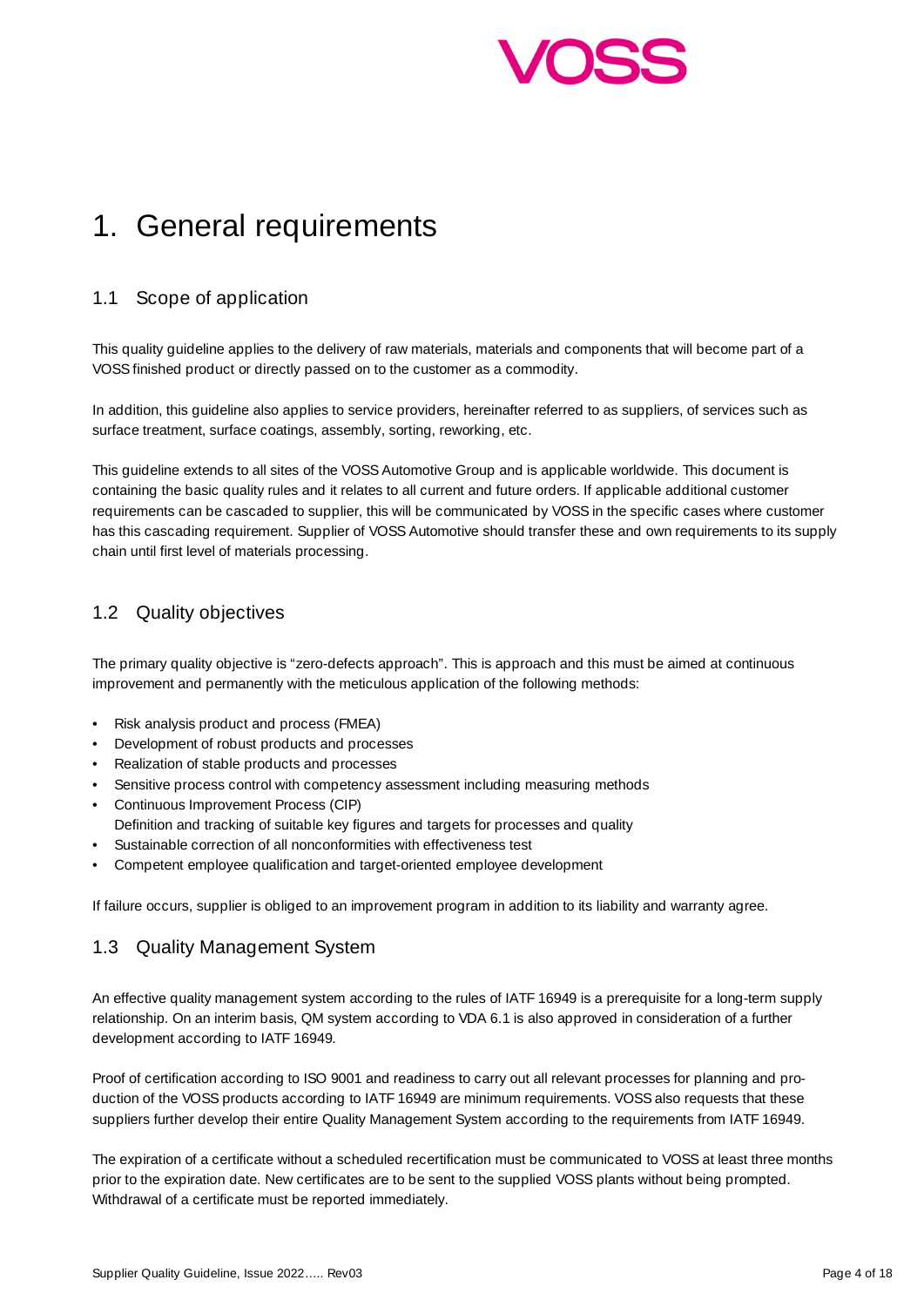

#### 1.4 Supplier approval and release

VOSS only purchases production material and product related services from partners that are released process and product related for supplying. Suppliers for production parts are released with a positive result from a defined supplier selection procedure, which include a Potential Analysis and/or supplier audit according to VDA 6.3 in its latest revision. However, requested information such as a full supplier self-assessment and full financial report must be provided and a nondisclosure agreement signed beforehand.

## 1.5 Legal, safety, environmental and energy regulations. Product Safety, Conformity and Liability.

The processes required to manufacture the parts and the materials used must comply with the current state of science and technology as well as the applicable legal and official standards and regulations of the exporting country, the importing country and the country of destination specified by the customer, insofar as they are notified.

All materials and substances supplied and used in production must also fulfill the applicable legal requirements, in particular those of the REACH Ordinance 1907/2006/EC, the EU End-of-Life Vehicle Directive 2000/53/EC and the Endof-Life Vehicle Act in the respectively applicable amendment and the protection orders for declarable and/or prohibited substances, such as the requirements regarding the environment, electricity and electromagnetic fields.

VOSS is committed to protecting the environment and hence also expects from its suppliers the self-commitment to protecting the environment in the form of an implemented environment management system.

To be able to ensure a complete record of all components in the IMDS system, the supplier must retroactively create an accurately and completely filled out material data sheet in the IMDS system for all series production parts released up to now and for new parts as part of their initial sampling and confirm this with submission of the VOSS initial sampling test report. A material data sheet in the IMDS system which is not completely and accurately filled out will lead to the sampling being rejected.

In order to have sufficient reaction time in the event of an emergency, VOSS expects the material data to be entered in the IMDS no later than 10 working days after receipt of the first order or a change order.

On initial delivery and change of delivery of hazardous and auxiliary materials (oils, greases, adhesives, paints and similar), an EC safety data sheet according to 1907/2006/EC, or safety data sheets are required by other national laws, must also be sent. The same (written statement and complete documentation) applies to the supply of substances and parts, which again release hazardous substances under certain conditions as well as substances which, from experience, are particularly difficult to dispose of.

VOSS is committed to protecting the environment in accordance with DIN EN ISO 14001, energy efficiency in accordance with DIN EN ISO 50001 and therefore expects its suppliers to commit themselves to environmental protection in the form of an implemented environmental management system.

VOSS also expects its suppliers to observe and comply with the ethical principles based on the provisions of international human rights law, Code of Conduct, in particular the renunciation of child labor and forced labor.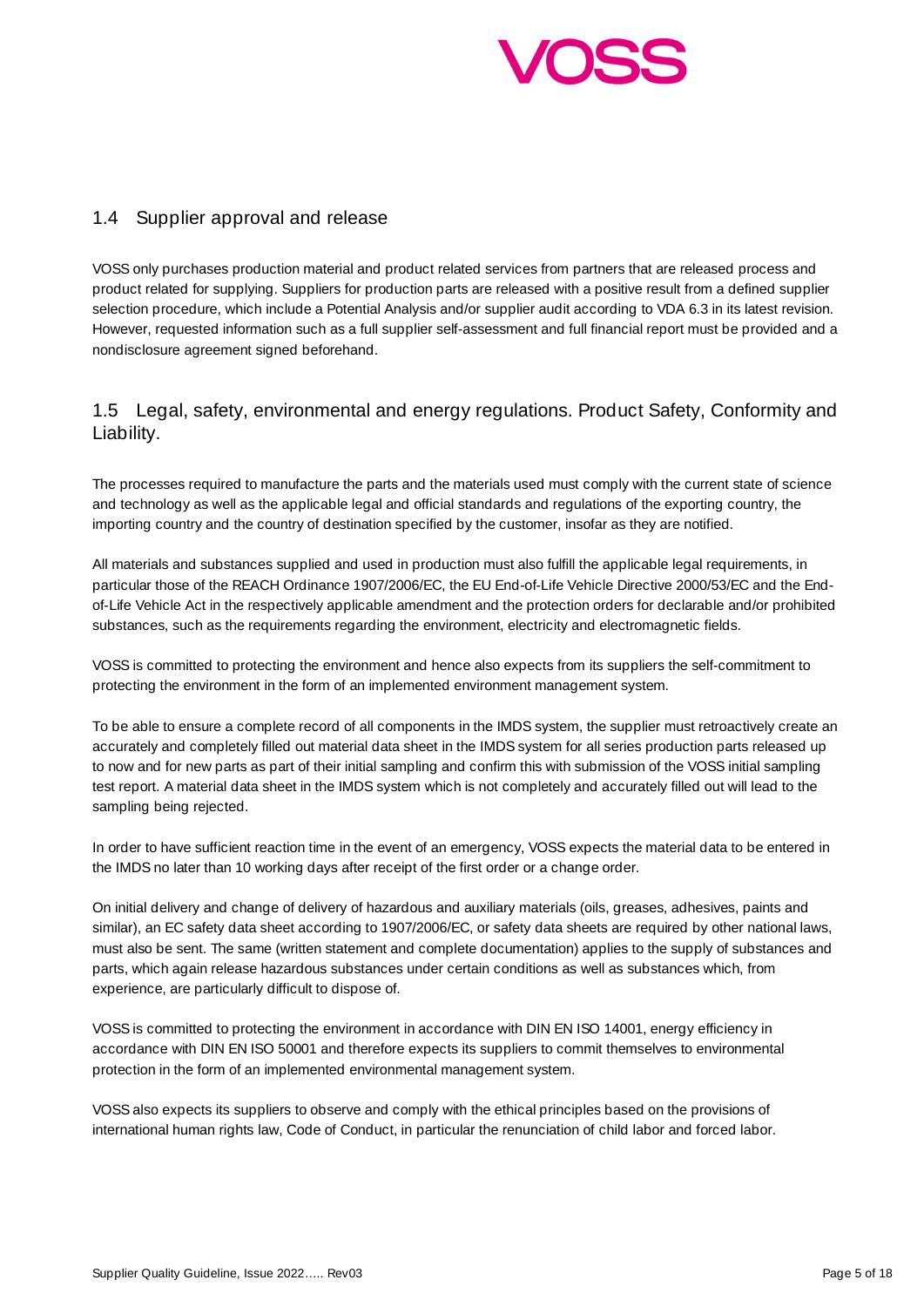

Supplier must implement all organizationally & technically feasible measure to ensure Product Safety & Conformity of its parts and those of its Sub-Suppliers. These measures should be done to minimize product liability risks according to IATF 16949 point 4.4.1.2. Product Safety and VOSS specific customer requirements.

Supplier and its Sub-Suppliers should ensure at minimum that:

- Required product safety is guaranteed in development stages
- Quality capability production processes are ensured
- Appropriate quality assurance countermeasures are taken to minimize risk of faulty products
- Available measures and available documentation proves that products are manufactured in accordance with product safety & product liability law and connected standards
- All relevant personnel will receive detailed information and training on product safety & conformity and product liability law
- On-site Product Safety & Conformity Representative (PSCR) is appointed for each stage of Supply Chain.
- The supplier PSCR contact information should be communicated to respective plant of VOSS Quality Department and Central Purchasing

#### 1.6 Confidentiality and data protection

All documents and information received by the supplier as a result of the business relationship with VOSS shall be kept secret from third parties. The Federal Data Protection Act (BDSG) must be observed for personal data - in case of doubt, the data protection officer of VOSS must be informed about the purchase.

#### 1.7 Business language

Either the national language of the purchaser or English will be used as a business language.

## 2. Development and realization of product and process

## 2.1 Project and quality planning

To ensure a project execution in due time and in due quality, the supplier is obligated to develop an effective project plan based on the following standards in their latest revision:

- IATF 16949 in conjunction with ISO 9001: Chapter 8.1 et seq.
- VDA standards like i.e: VDA vol 2; VDA vol 4; VDA Product Creation Maturity Level Assurance for new Parts, VDA Robust Production Processes, VDA Field Failure Analysis,
- or AIAG standards APQP, MSA, FMEA, PPAP, SPC

The milestones specified by VOSS must be integrated into their project and quality planning and complied with. The supplier maintains a system for internal monitoring of dates with escalation process for the independent solution of project and schedule difficulties. Threats to the schedule must be reported to VOSS immediately.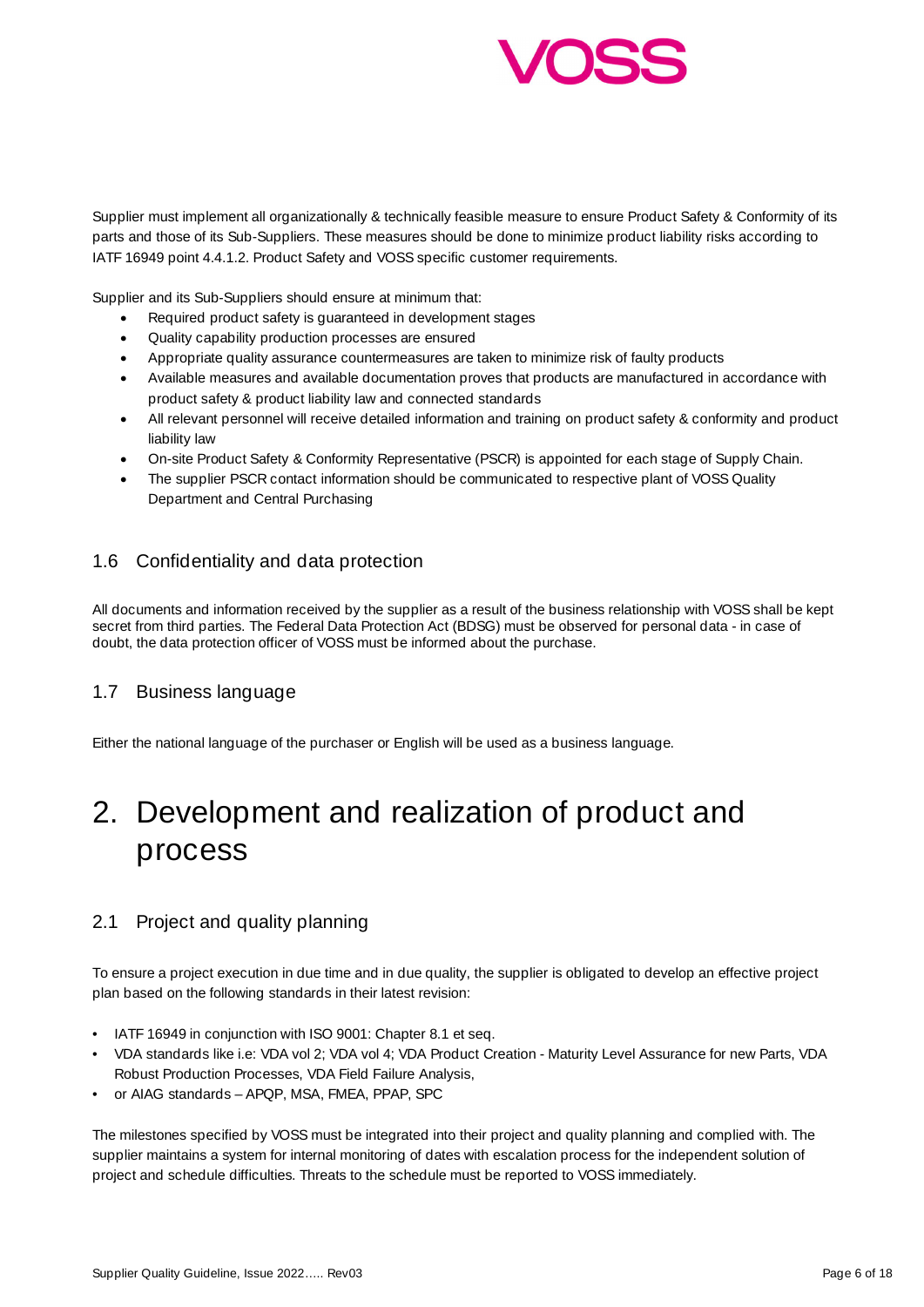

In all phases of project planning, VOSS reserves the right to inspect all documents.

On the request of VOSS, the supplier must forward a project status report to VOSS. VOSS have their own standards, which are listed on component drawings. These Voss standards shall be identified as customer requirements. The supplier's obligation is to acknowledge these standards, and deliver products in accordance to these standards.

## 2.2 Feasibility study

Technical documents (e.g. drawings, specifications, environmental requirements, legal requirements, requirement specifications, etc.), which are created by VOSS or are legally prescribed, must be analyzed by the suppliers during the contract review. The study, which includes an instrument for simultaneous engineering, includes both the analysis of feasibility of the planned development project (with development supplier) and the analysis of the economical and process feasibility. This review gives the supplier the opportunity to use their experience and expertise with modification proposals for mutual benefit. This feasibility study should be provided to VOSS upfront before nomination.

In the event of issues of understanding or illegibility of the documents prepared by VOSS, the supplier has to inform VOSS immediately and has to take measures to rectify the deficits independently.

## 2.3 Product and process FMEA

In consideration of the use of products, the supplier carries out preventive risk analyses (FMEA):

- For all products currently approved (PPAP) being delivered (in series) to VOSS and their production processes according to VDA Volume 4 Part 2 and/or AIAG FMEA.
- For all new developments ongoing before series from 2022 risk assessment should be carried according "FMEA handbook" issued mutually by AIAG & VDA.

Where nonconformities in the product or process quality arise, the FMEAs will be updated. Product or process modifications may only be documented in consideration of the FMEA and must also be documented there.

All parameters affecting product safety must be factored into the analysis and, as critically evaluated points, must be immediately improved using suitable corrective and preventive measures so that the specification, features and product quality as well as capable manufacturing can be guaranteed.

On request, the supplier grants VOSS access to the FMEA and its associated documents.

The supplier agrees to contribute to the system or interface FMEAs initiated by VOSS.

## 2.4 Control Plan (CP)

In the Control Plan, the results of the product FMEA and/or process FMEA along with experiences from similar products or processes must be considered. A detailed description of the procedure for creating a CP can be found in the VDA Volume 4 and AIAG APQP. Based on the CP, the supplier ensures compliance with all routine tests from incoming goods and all production processes to outgoing goods. This is done in consideration of the defined and capable test equipment, inspection methods, test frequencies and sample sizes.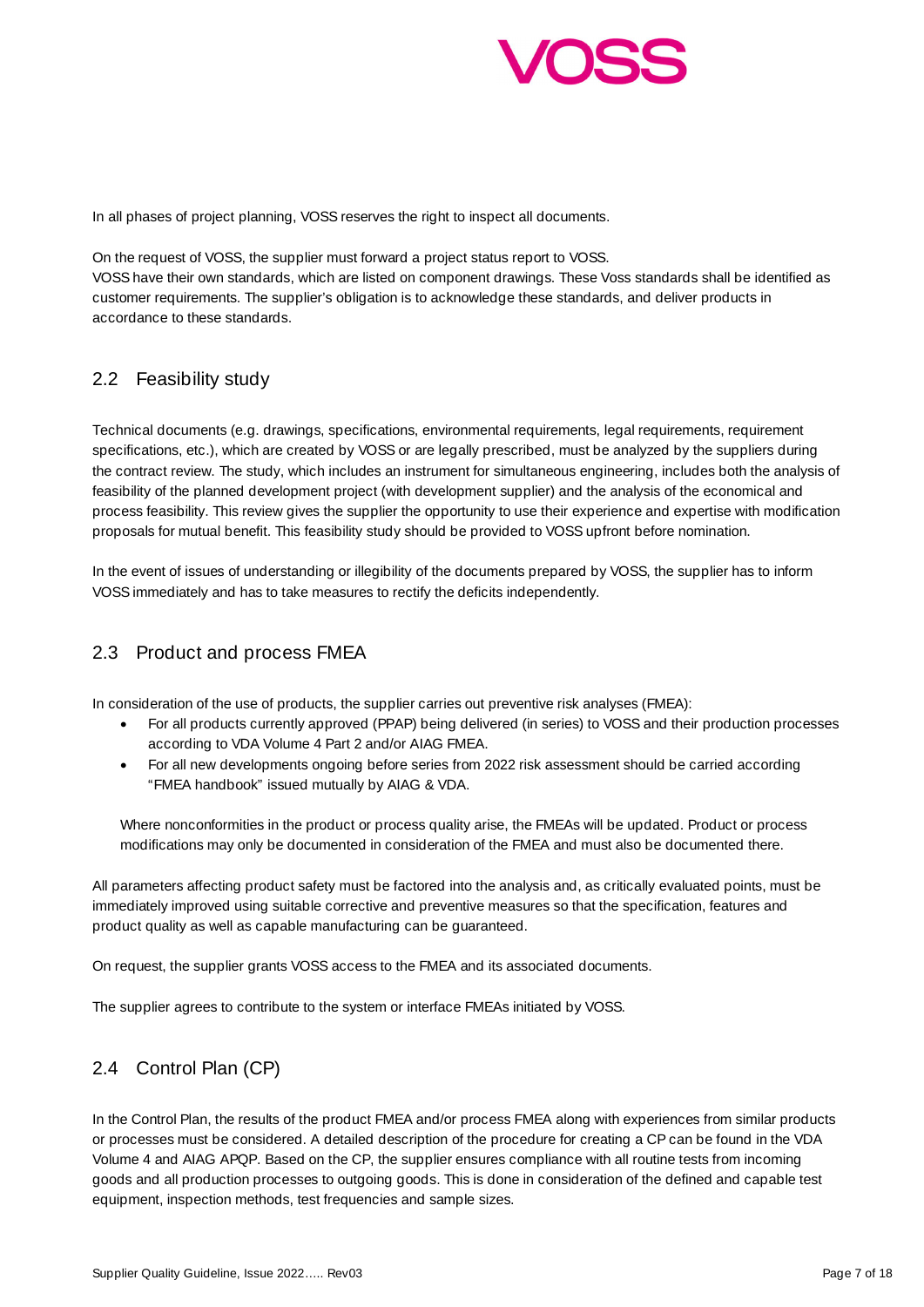

The CP and all other associated documents are to be made available to VOSS on request.

#### 2.5 Planning of series production

The planning of systems and operating resources includes the planning and preparation/procurement of all required operating resources for manufacturing the component. The capabilities or applicability of operating resources must be verified. For many appliances or multi-cavity molds, the capabilities must be verified individually. Operating resources with sufficient capacity and function must be available for the initial sampling date or at the latest during the production of series parts. Internal and external means of transport and packages must also be taken into account in the planning.

## 2.6 Special features

Special features require particular attention, since nonconformities in these features can greatly influence the product safety, lifetime, ease of assembly, function or quality of the production operations and legal requirements stated below. They are defined by VOSS and/or are the result of the risk analysis of the supplier, e.g. from the construction and/or process FMEA.

Supplier shall conduct short term capability study and long term capability studies and analysis according one of automotive standards VDA volume 2, VDA volume 4 or AIAG book SPC.

All product and process features are important and must be complied with.

Documentation and inspection obligations are defined for special features so that fulfillment is ensured within the specification limits. These features must be identified in all associated documents (e.g. drawings, FMEAs, quality control plans and test documents). Parts with special features must always be identifiable in the entire process sequence. For corresponding features, the supplier must verify stable and competent processes through Statistical Process Control (SPC).

For stable processes, the following process capability values must be attained with regard to special features:

- Cmk  $\geq 2.0$
- Ppk  $\geq 1.67$
- Cpk  $\geq 1.67$

A regular assessment of the SPC records must be carried out at the latest from the start of production and presented on request.

If the required specifications are not fulfilled, the supplier must inform VOSS about such situation and taken protective countermeasures and carry out a 100% inspection.

## 2.7 Machine and process capabilities

Using suitable statistical methods, the supplier ensures that the machines, tools, test equipment and processes used are suitable and capable of producing the products supplied to VOSS. The features for which capability verifications must be provided are defined by the supplier on their own authority. Particular attention must be paid here to ensuring that all features necessary for the process and product quality are considered.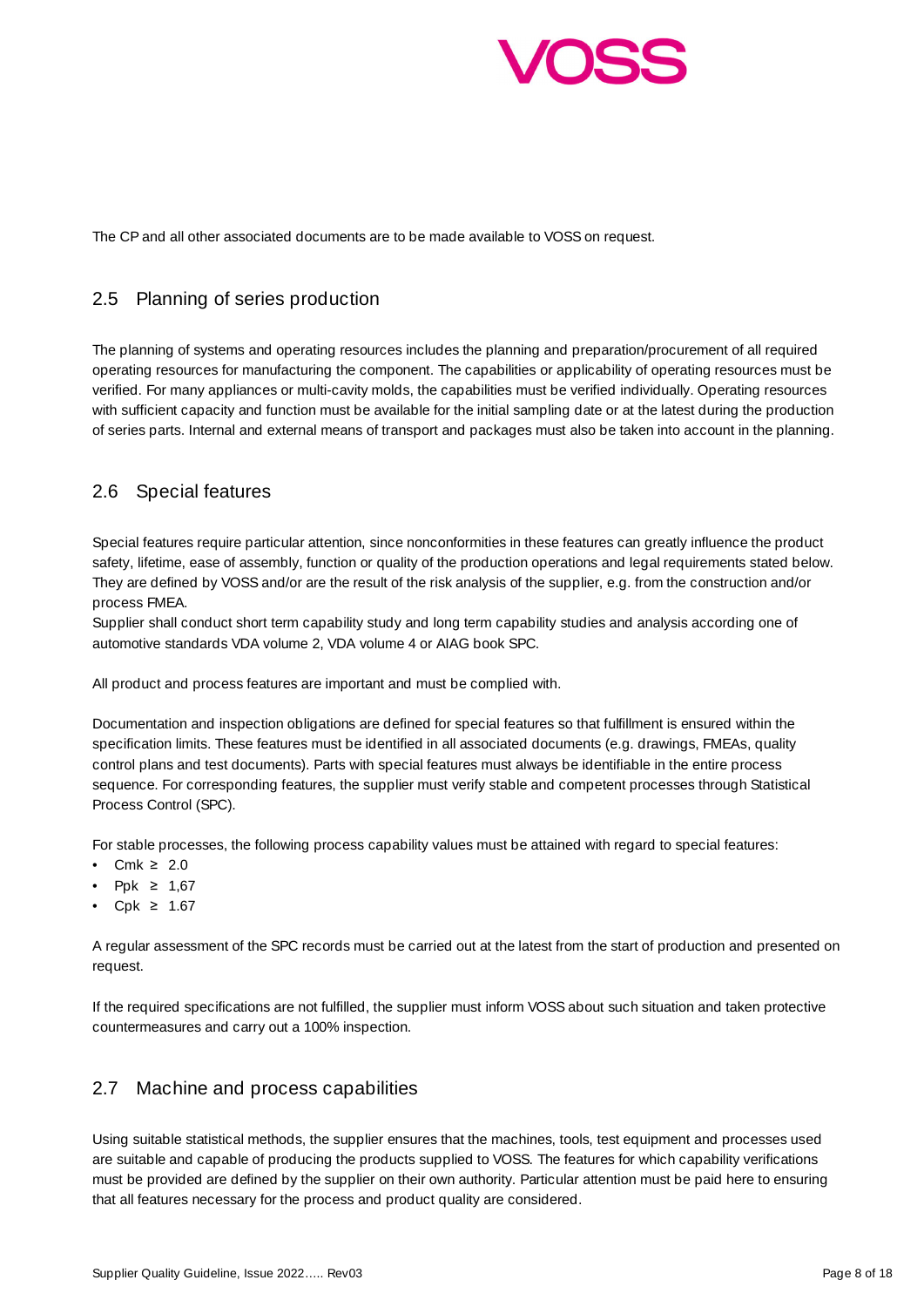

The following process capability values apply to stable processes provided these are not special features:

- Cmk ≥ 1.67
- Ppk  $\geq 1.33$
- Cpk  $\geq 1.33$

If the required specifications are not fulfilled, the supplier must inform VOSS about such situation and taken protective countermeasures and carry out a 100% inspection.

## 2.8 Test equipment

The supplier defines the test methodology with the corresponding test equipment for all features.

Corresponding test equipment management with controlled test equipment monitoring and documentation is required to ensure the part quality.

The test process suitability must be verified for all planned measuring equipment. The entire measuring process, including testing devices, part fixtures, different testers if necessary and the tolerance of the feature to be measured must be taken into account (all devices mentioned in Control Plan). The verification must be made in accordance with the general requirements of the VDA Volume 5 (test process suitability) or AIAG MSA.

#### 2.9 Subcontractors and their products

If the supplier gives orders to subcontractors, the contents of this guideline must also be fulfilled by them.

The supplier must use a system that ensures that the applicable legal and customer-specific standards and requirements are passed on and complied with throughout the entire supply chain.

The use of subcontractors that meet the quality requirements must be ensured and is the responsibility of the VOSS suppliers. The supplier must use a suitable procedure for selecting their subcontractors and ensure that only subcontractors that meet the quality requirements are used. Furthermore, the supplier is obligated to use an appropriate evaluation and development procedure for their subcontractors.

The subcontractors and their production processes must be sufficiently qualified and capable at the latest before starting series delivery.

The process and product release at subcontractors must be completed before the process and product release at VOSS supplier.

Directed supplier's ("Direct-buy" by VOSS or Customer of VOSS) day-to-day operational business management (i.e. orders for parts, claims handling – 8D, PPAP preparation, assessment etc.) is on responsibility of supplier using this source.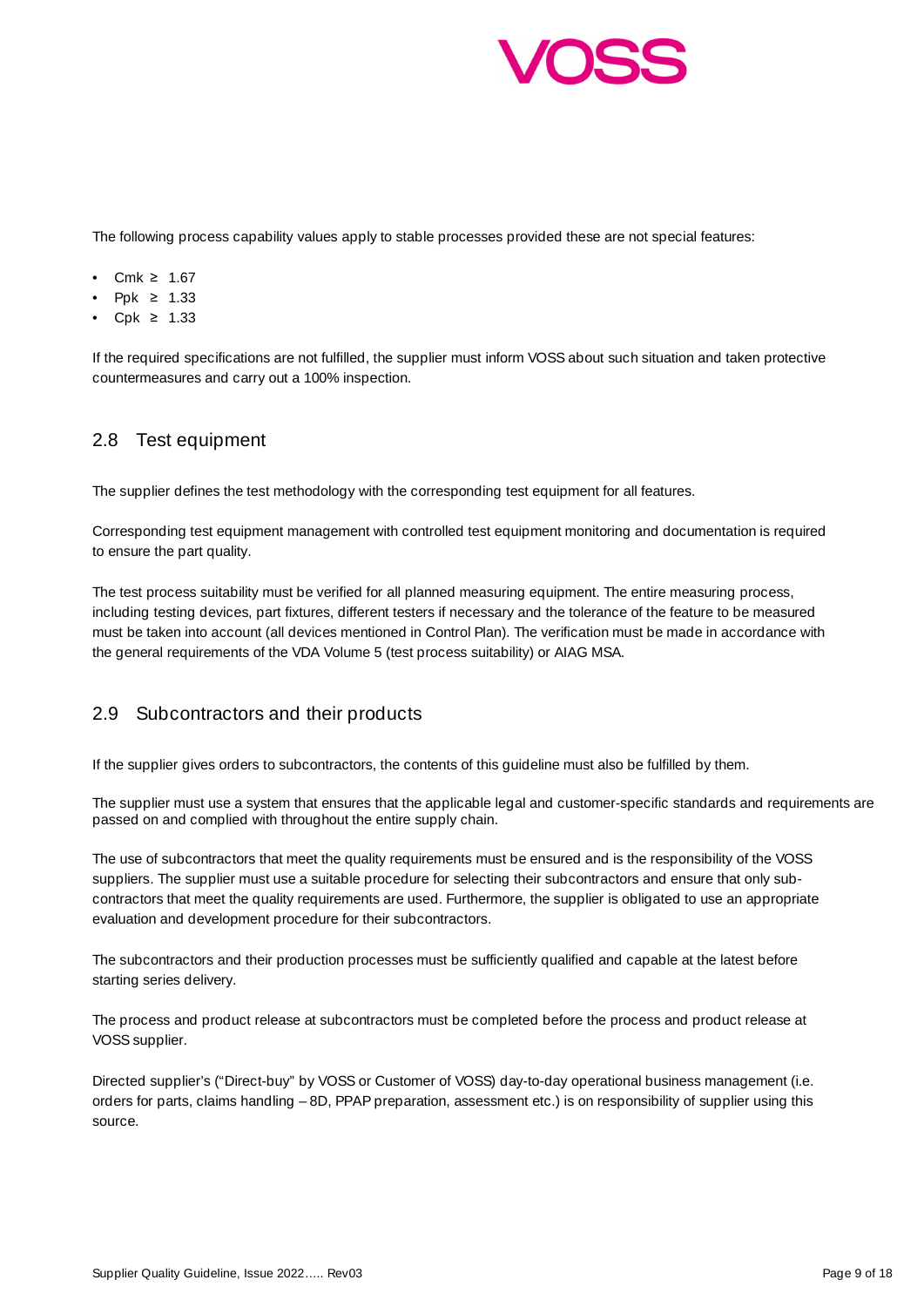

#### 2.10 Audits

#### 2.10.1. Supplier Internal Audits

The supplier regularly carries out internal audits (e.g. VDA Volume 6.3 and 6.5) scheduled in advance for all products delivered to VOSS and the processes associated with their development and production. The basis for this is the contractually defined product specifications and features as well as other agreements relating to the delivery, e.g. on logistics and packaging.

In the event of nonconformities, the supplier immediately takes all required corrective measures and ensures their effective implementation on a sustained basis.

Furthermore, VOSS and their customers are authorized to check whether the quality assurance measures of the supplier guarantee the VOSS requirements with advance notification through a process, product or system audit.

If quality problems arise, which have been caused by the services and/or deliveries by subcontractors of the supplier, the supplier must, on the request of VOSS, carry out an audit at the subcontractor site (if necessary, with participants from VOSS and their customers) and disclose the results to VOSS.

#### 2.10.2. Supplier Audits

- a. New Potential supplier assessment process Every potential new supplier of VOSS Automotive for production parts should be audited by Supplier Quality team of VOSS on the base of VDA 6.3 standard in the range of (P1) Potential Analysis.
- b. Regular VDA 6.3 process audits process This is periodic process audit according to standard VDA 6.3 to evaluate supplier capability and quality performance.
- c. Supplier System Audit
	- VOSS reserve rights to perform at its existing suppliers System Audit on the base of following standards:
- ISO9001
- or IATF 16949
- or conformity and readiness for IATF16949 certification for suppliers with ISO9001

VOSS reserve rights to perform any listed audit on suppliers to assess capabilities of current suppliers with short time (min 24h) notice in advance.

## 2.11 Product and process approval (PPAP/PPA)

For the product and process approval, the supplier must present to the VOSS ordering plant initial samples together with a PPAP / initial sample test report before the start of series delivery which meet all contractually agreed specifications and features. This must be done on suppliers own initiative and separate orders for PPAP/PPA documents and parts is not necessary. Unless otherwise arranged, this verification must be provided for 5 sample parts. Contrary to Section 1.7 "Business language", the initial sample documents must always be issued in English.

 Sample approvals are valid for all locations and companies of the VOSS Automotive Group, unless otherwise ordered due to special requirements (customer requirements).

The sampling must be addressed to a VOSS Automotive location.

Without product and process approval, no series deliveries are permitted.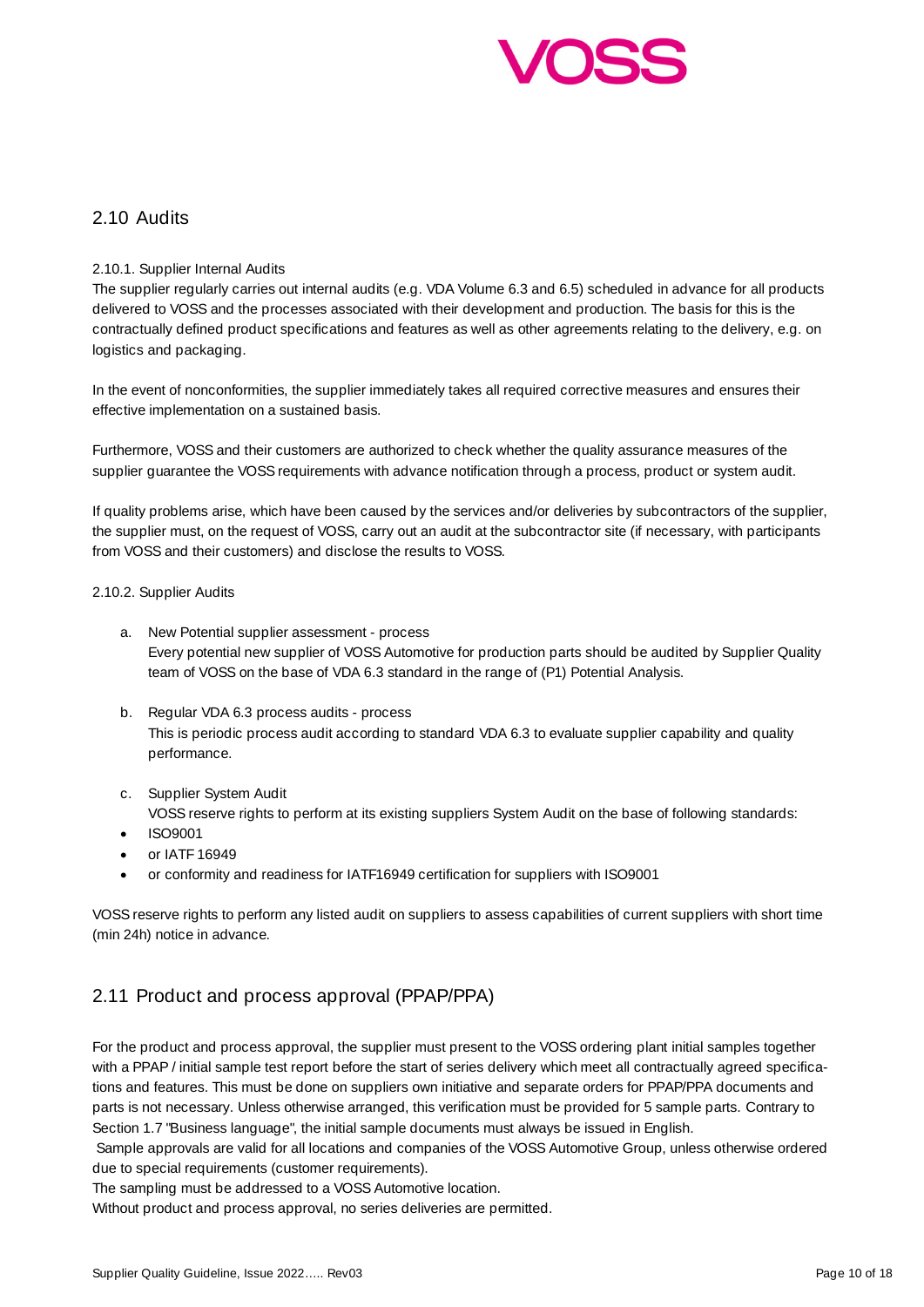

The initial sample and all individual parts used in production must be completely manufactured with standard operating resources under standard conditions (released internally process). The required documentation must be agreed with the VOSS purchasing department project-specifically in terms of content and scope. The initial samples may be carried out according to the specifications in VDA Volume 2 or the AIAG PPAP requirements. The submission level and if possible special additional verifications are defined by VOSS and communicated to the supplier.

Supplier obligation is to perform and have available on site the full content of PPAP/PPA procedure and provide to VOSS the documentation, which is required.

Supplier obligation is to provide to VOSS parts which meets specification and are approved/ released via PPAP/PPA procedure,

VOSS signing on PPAP/PPA documentation means that VOSS approves of purchasing parts in these conditions as submitted.

Producing and shipping parts which are not approved by VOSS via PPAP/PPA procedure, are on own risk of supplier.

To identify the features, identical numbers must be used in the initial sample test report and in the current drawing released by VOSS, which is also to be delivered.

In the dimension, material and function checking reports, all specifications required for the product must be identified with nominal and actual values. This applies to the features from adduced drawings, VOSS standards, public standards, customer standards or similar.

Deviations from the part specification and/or the series process must be indicated in advance to the VOSS quality and via the VOSS special release form of VOSS.

The process approval at the supplier site is carried out passing a process audit according to VDA Volume 6 Part 3 successfully by them with the classification A and a passed capacity test. A process approval can also be carried out with a B classification, whereby the nonconformities are settled with a corresponding improvement plan. VOSS can check or request the results of the process approval at the supplier site on request.

VOSS has the right to carry out a process audit and a Run@Rate at the supplier site and, if necessary, at the subcontractor site.

Nonconformities in the arranged specification, which were not found during the product and process approval, give VOSS the right to complain about these at a later point in time.

For missing initial samples or documents and/or faulty samples and documents, VOSS can make a complaint and charge corresponding costs of up to 150 € or equivalent in local currency.

A new model of the initial sample must be made on suppliers own initiative,

- when a product is ordered for the first time.
- after changing a subcontractor of the supplier.
- after a product modification to all features affected by this.
- after a drawing modification to all features affected by this.
- after a delivery block.
- after a delivery and/or production downtime after more than a year.
- in the event of a modified production procedure.
- after use of new/modified shaping devices.
- after production site relocation or use of new or relocated machines and/or operating resources.
- after using alternative materials and designs.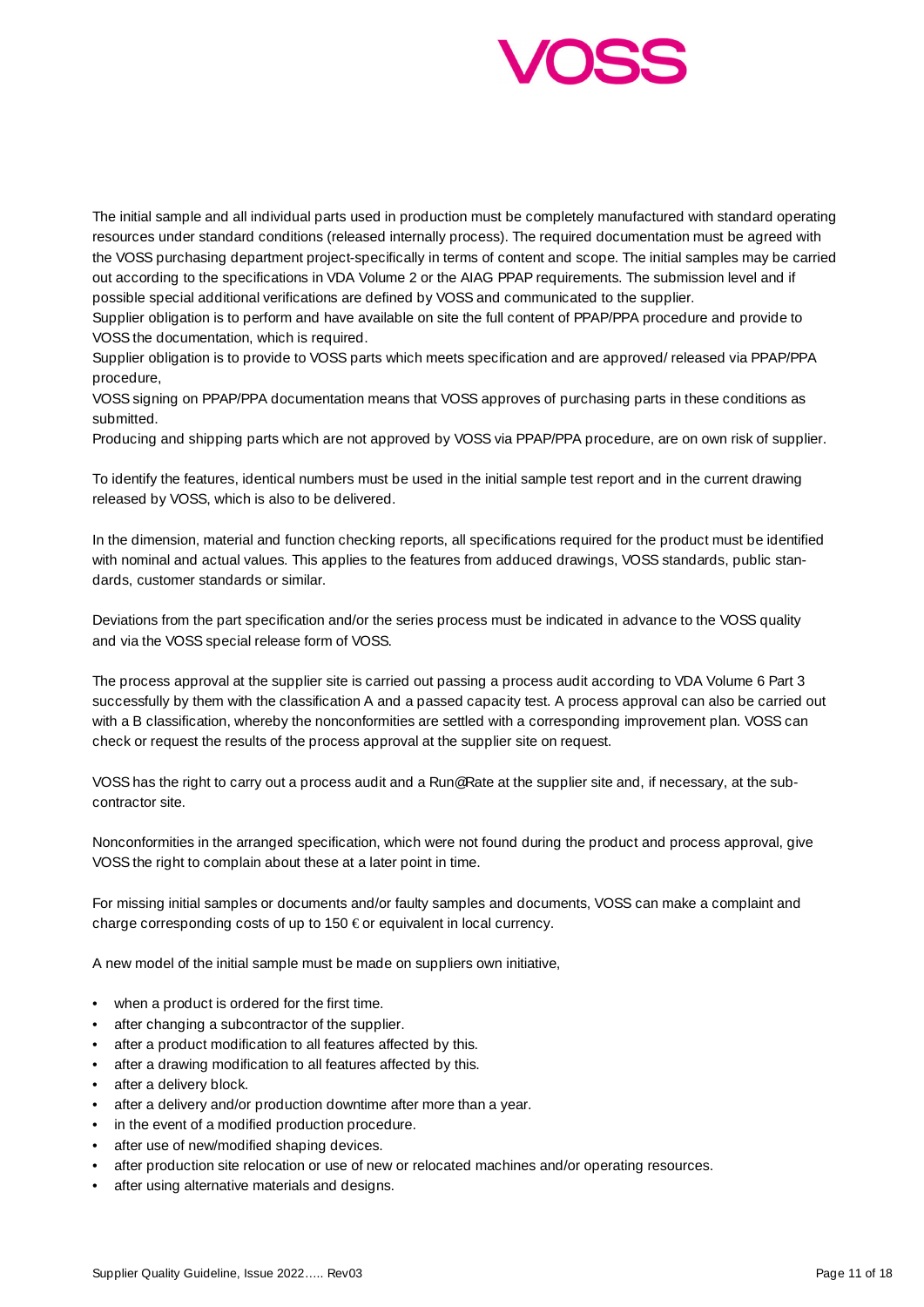

Changes of product and process have to be announced by supplier and need an approval for realization by VOSS (see 3.2 change management).

Within the VOSS Automotive Group, the release issued by VOSS is valid for all locations; i.e. unless our end customer has a different requirement, a copy of the initial sample release of the first delivery location is sufficient for the other locations.

#### 2.12 Requalification test

Contents, scope and intervals are agreed between VOSS and the supplier before the start of production and documented in the control plan. If no agreement is made, a complete re-qualification must be carried out at least once every 3 years per product families in accordance with the jointly agreed specification and the associated product requirements from VOSS and/or communicated customer standards and/or specifications. If the test results are negative, the cause of error must be determined, remedial action introduced and the quality management of VOSS informed immediately. If not otherwise arranged, the specifications of IATF 16949 apply. All products must be subjected to a material, dimension and function check according to the control plan.

On request, the supplier provides VOSS with the documentation within 5 working days.

## 3. Further requirements

## 3.1 Archiving of documents and reference samples

The supplier defines archiving periods of documents, records and reference samples, and ensures that they are complied with. The following minimum requirements must be met:

Specification documents from the product and development phase as well as from the production phase, such as requirement specifications, FMEAs, drawings, quality control plans, work instructions, initial sample test reports and reference samples

| Special features (law, security)         | 15 years after invalidation |
|------------------------------------------|-----------------------------|
| Other characteristics (function, normal) | 3 years after invalidation  |

Records from the product and development phase as well as from the production phase, such as test records, capability studies, control charts, audit reports, reviews and assessments

| Special features (law, safety)           | 15 years after creation |
|------------------------------------------|-------------------------|
| Other characteristics (function, normal) | 3 years after creation  |

These definitions do not replace the legal requirements.

Longer archiving periods (up to 30 years) are recommended in light of the limitation periods of product liability claims.

VOSS has the right to demand confirmation from the supplier at any time within 24h for proof of compliance with important features through corresponding test certificates, results protocol and/or capability assessments.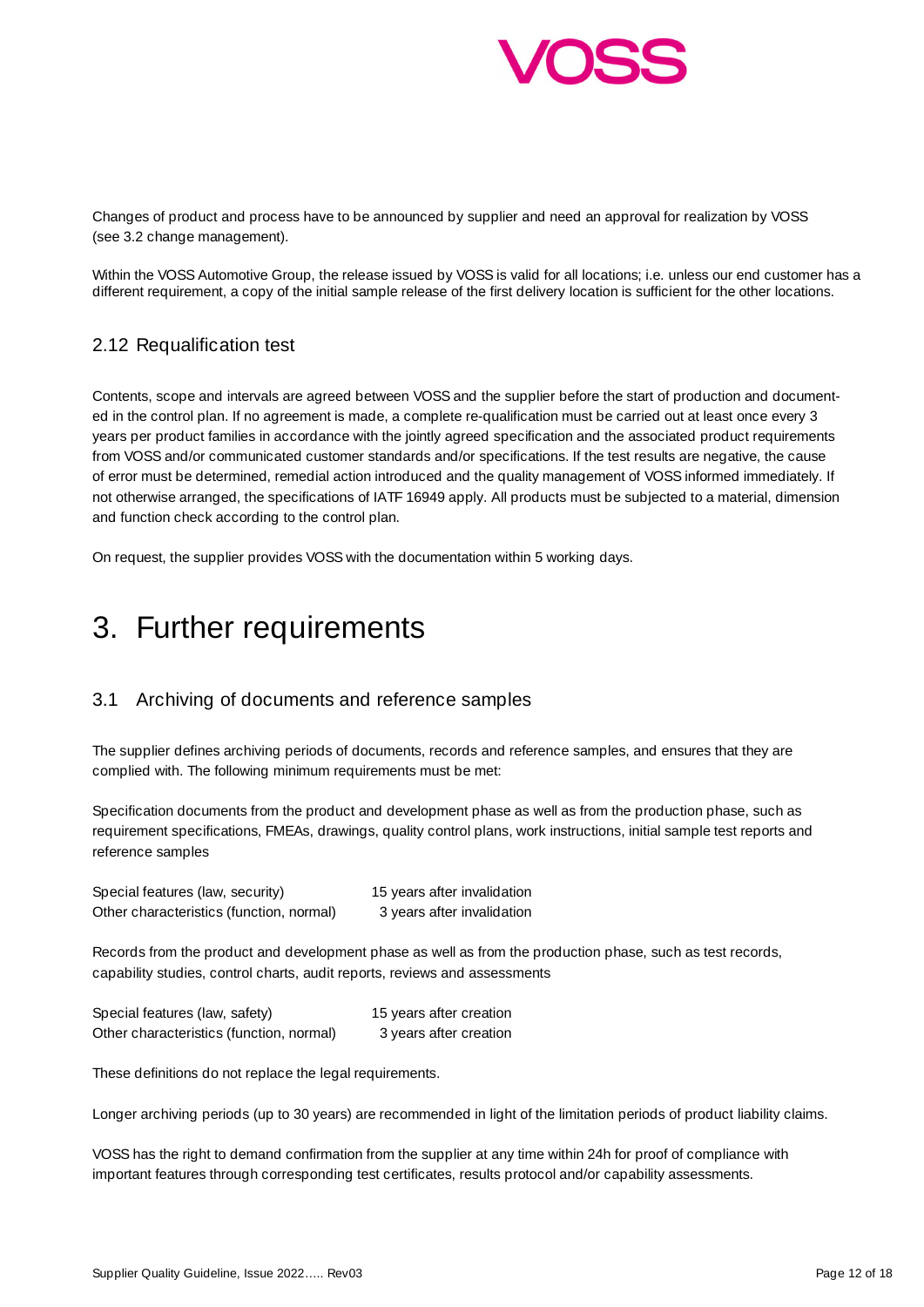

## 3.2 Change management

The supplier has installed a system for change management, which ensures that all changes are documented promptly and each work document meets the current revision status so that a delivery can be made on schedule in the desired revision status.

VOSS required to be informed by its suppliers in case each type of planned change listed in VDA volume 2 latest edition in Appendix 2 - Trigger Matrix at least 12 weeks before planned implementation. Any change made by supplier should finish with full content of PPAP/PPA procedure available in supplier. For each planned to be implement change – before implementation - must be dedicated separate agreement with VOSS in the range of PPAP/ PPA procedure and if needed other tests, audits etc.

Changes to the product or process must be reported to the VOSS purchasing department in advance and approved by VOSS (see also 2.11). These changes must be documented by the supplier in a product and process resume.

Before initial delivery, the scope of the change sampling must be agreed with VOSS and the sample and the initial sample test report must be sent to VOSS in due time before initial delivery. The product of the initial delivery with the new revision status must be provided by the supplier with corresponding references to the change. The revision status must also be documented on the delivery note. First batch of shipment/ delivery parts after implementation should be labelled to easy distinguish their status.

VOSS reserve all rights and consequences of losses including all costs to unauthorized changes - not informed and/ or not approved by VOSS - before implementation.

## 3.3 Transport, storage and packaging planning

The supplier is responsible for the packaging, storage and transport of his components. It must be ensured that the product cannot be damaged, soiled or changed in its material properties by external influences during storage and on the internal and external transport routes.

#### 3.4 Cleanliness

The supplier is responsible for the cleanliness of its parts and packages. Any specifications made by VOSS on drawings or in additional agreements on technical surface cleanliness must be met and ensured through suitable packaging for long term.

#### 3.5 Traceability

To avoid batch mixing and to ensure traceability, raw parts, purchased parts of subcontractors and parts from our own manufacturing facilities must be processed and delivered according to the "First In – First Out" principle.

The supplier must ensure their traceability by means of an unique and readable batch code; i.e. using this batch code, they must assign all raw-material, purchased parts, process and quality data to their own manufacturing facilities at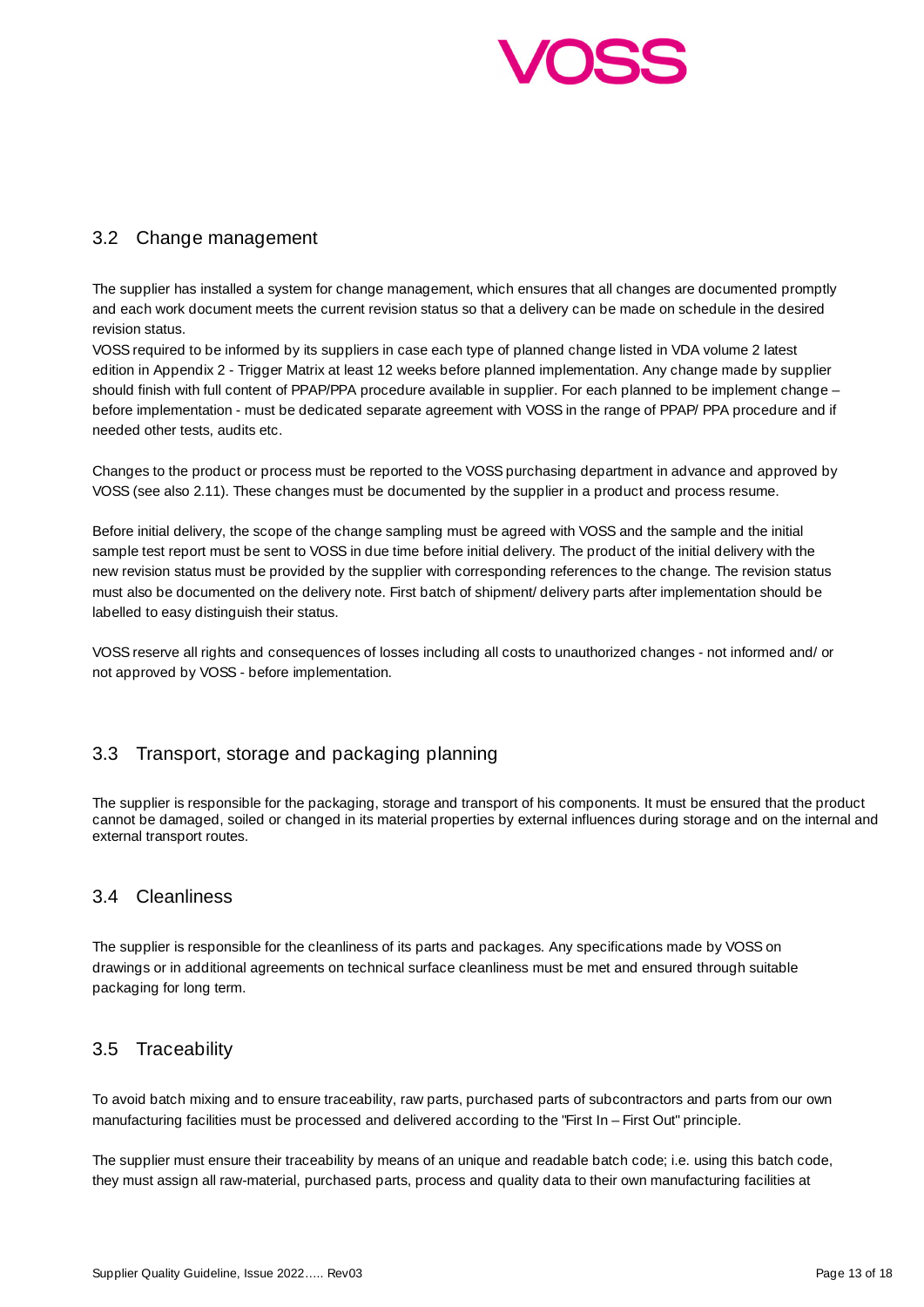

order level and be able to link this data with the delivery to VOSS. Furthermore, they are obligated to demand and check a corresponding system for tracing at the site of their subcontractor.

For safety parts, special barcode identification of the batches may become necessary, which must be agreed in detail between VOSS and the supplier.

The system for traceability must be developed and maintained with the aim of limiting the quantity affected by quality defects. The traceability and the limitation of damaged parts / products / batches etc. must be ensured over the entire supply chain.

Parts or containers must be labeled in an appropriate way with a batch code and revision status.

## 3.6 Labeling of deliveries

Parts or containers must be labeled in an appropriate way using VDA 4902 material tags or AIAG B-3 shipping labels or special labels agreed by both supplier and VOSS. The delivery note contains the VOSS item number of the delivered product with the corresponding revision or version status. Furthermore, the delivery note must contain the total quantity per delivery item, the number of shipping containers (e.g. pallets) and individual packaging units (e.g. small load carriers) with the respective quantity.

#### 3.7 Complaints processing

The supplier receives a letter or email of complaint from VOSS in the event of complaints.

Once initial information about the complaint is available, the supplier must immediately get in contact with VOSS to clarify necessary measures to maintain the supply capability and keep production running at VOSS and customers of VOSS to avoid stoppages.

The supplier immediately takes urgent measures to prevent other deliveries being sent with faulty parts and to maintain the supply capability of VOSS. Claims handling process requirements by VOSS suppliers must use 8D methodology.

For this, the article of complaint must be 100% checked before delivery and every packaging unit provided with an additional marking label, which shows the tester, the date, the fault and the type of test. Only after proper effectiveness checking of the remedial action may this 100% check be carried out in agreement with VOSS.

In the event of complaints, the supplier is obligated to send a 3D report within 24 h. The complete 8D report is generally expected within 7 days. In exceptional cases, these dates can be postponed in agreement with VOSS.

VOSS recommend from its suppliers to use dedicated "VOSS 8D Supplier" tool for problem solving. Cause analyses for occurrences & non-detection are carried out systematically and methodically using instruments such as Ishikawa, 5 Why or others. Problem solving based on 8D methodology should be conform with "VDA 8D – Problem solving in 8 disciplines" book.

Measures must bring a lasting prevention of the problem and must be used across all processes or products (lessons learned).

The effectiveness check must be adequate in type, duration and scope to the failure rate. And complaints process is only deemed complete by sending a written verification of successful effectiveness check to VOSS.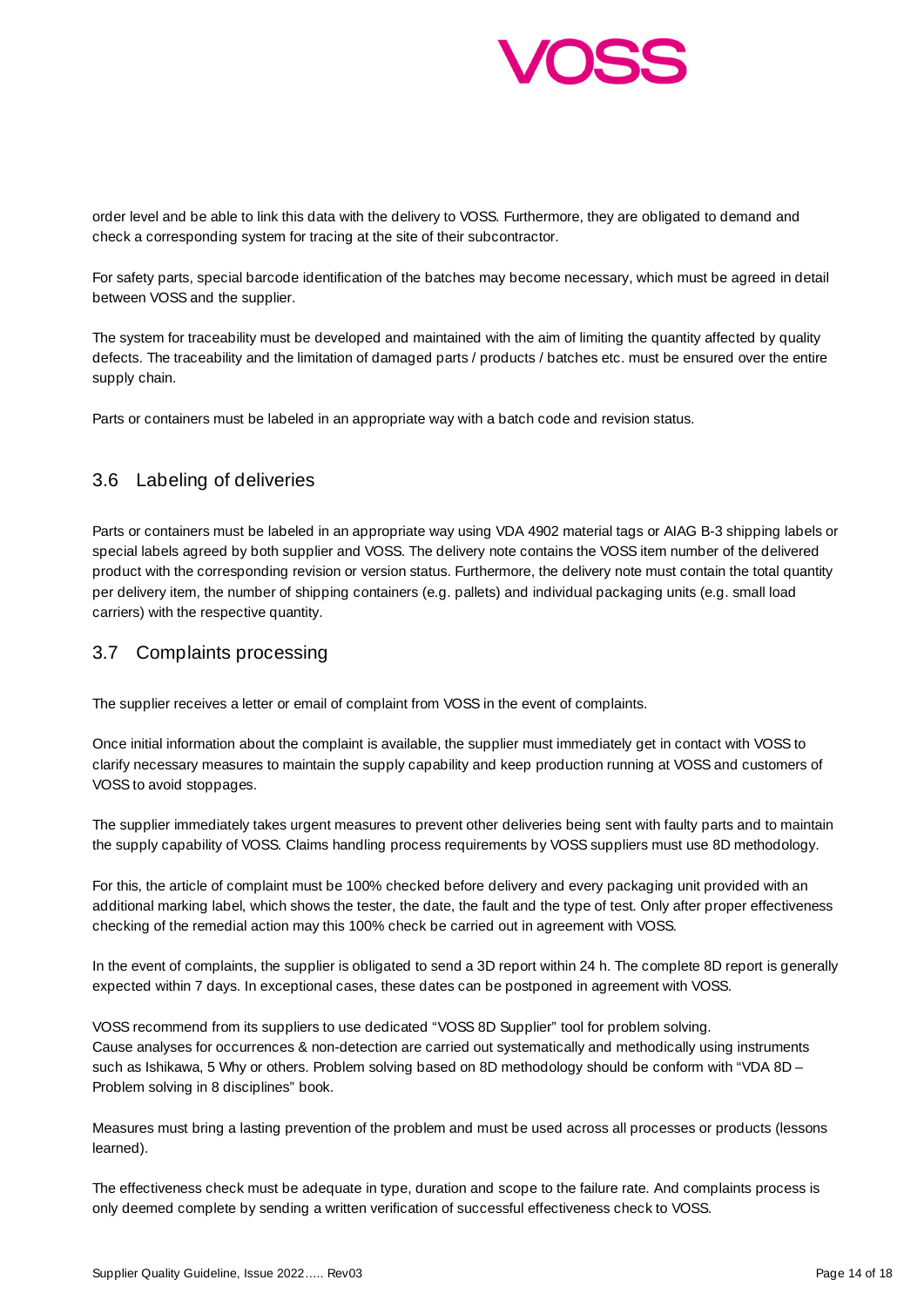

#### 3.8 Reclamation costs

On delivery of faulty parts, the supplier bears the responsibility for handling the necessary rectification, repair, modification, sorting work, line stoppages, special transports and also for all costs incurred for this issue concerning the whole supply chain (this means VOSS plants and customers of VOSS).

## 3.9 Reworking and repairing of faulty parts

Reworking faulty parts that are noticed either during our production or as part of a complaint must only be carried out after carrying out a detailed risk assessment and in agreement with the VOSS quality management and must be labeled as reworked parts in each container before delivery. Reworking and repairing process should be clearly defined, informed by supplier and agreed with VOSS during execution PPAP/ PPA procedure – if this will be applicable.

## 3.10 Supplier evaluation and development

VOSS regularly (at least once annually) carries out a supplier evaluation through which the supplier performance regarding purchasing, quality and logistics aspects are evaluated. The supplier receives notification of the result in written form. The supplier is obligated to analyze the identified deficits and provide to VOSS purchasing department with the improvement program on request.

VOSS monitors its suppliers at a monthly frequency in Monthly Supplier Score Card (SSC) for quality supplier performance on VOSS plant level.

## 3.11 Escalation process

In the event of high risk or re-occurring quality or logistics problems, the supplier is admitted to the VOSS escalation process. With this process, suitable measures are implemented at the supplier site which ensures that the supplier performance meets the VOSS requirements again. Three stages can be employed here depending on the duration and difficulty of the problems.

#### Escalation stage 1:

Escalation stage 1 is caused when the problems are not settled in a satisfactory way during normal processing. In the course of the escalation process, the supplier must initiate an effective problem solution and present it to the quality and/or purchasing department of VOSS during a quality meeting – which should present the required "Exit Criteria". Development progress is monitored over a defined period by means of coordinated key figures and targets. In addition, measures such as the use of a firewall or support from VOSS during the problem-solving process can be required or decided.

Escalation stage 1 are managed and lead on VOSS plants level. As one of countermeasures VOSS required to implement Firewall = CSL 1 (Controlled Shipping Level 1) process of additional 100% inspection process by supplier on its own costs. CSL inspection procedure, range and reporting, time and exit criteria should be agreed with VOSS prior implementation. Products and processes belongings to CSL 1 procedure should be labeled as "CSL level 1: 100% inspection" to clearly identify status of delivered products & services.

If Escalation stage 1 does not bring expected measurable results, VOSS activates Escalation stage 2.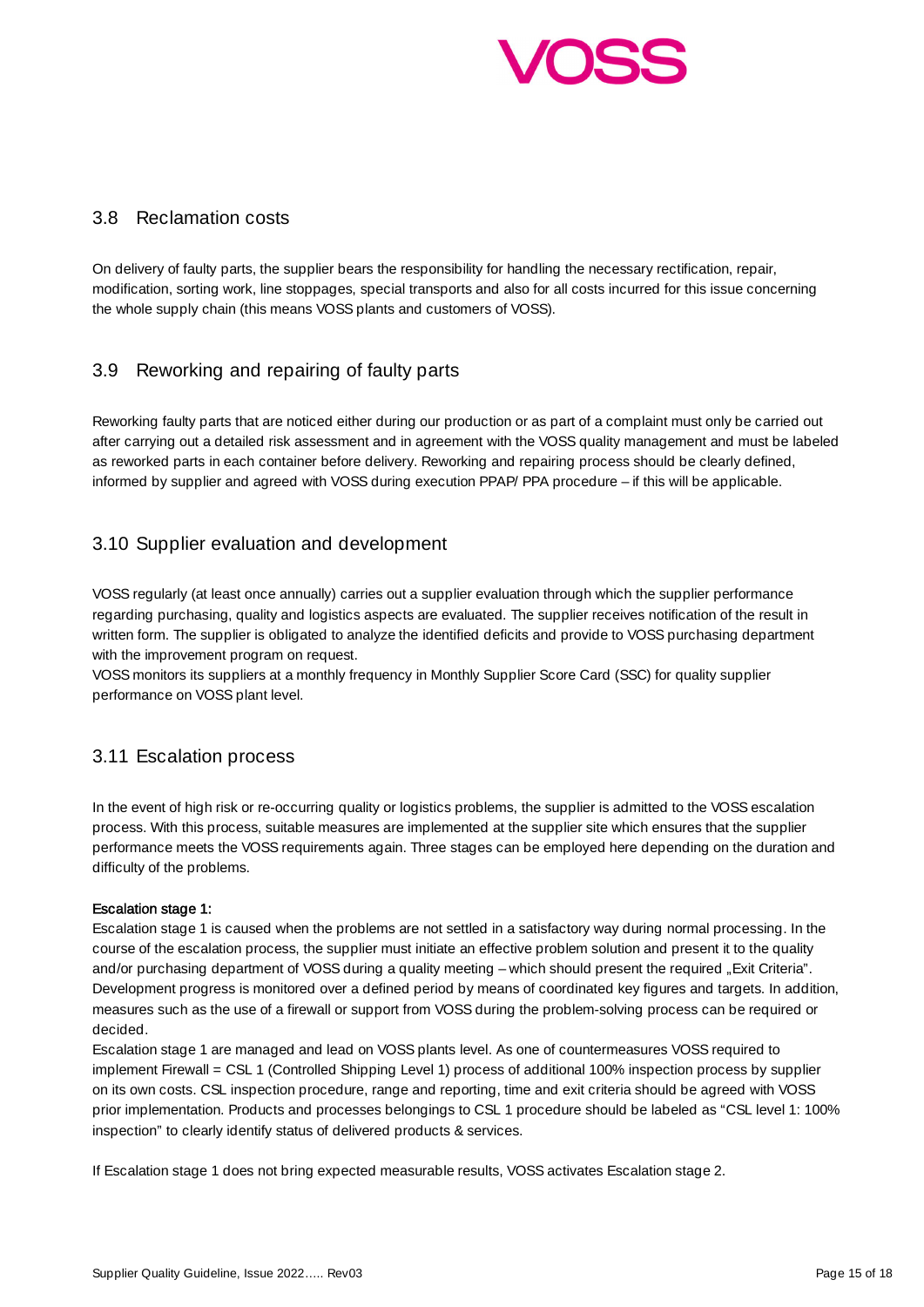

#### Escalation stage 2:

In escalation level 2, the supplier can be blocked for new articles and projects nomination (NBoH: New Business on Hold) and the ongoing measures must be checked on site at the supplier for appropriateness and effectiveness. This can take place, among other things, within the framework of quality and/or logistics audits. The results of the on-site analysis are documented in an action plan. The supplier is responsible for the implementation of the measures and must regularly report the corresponding status to the responsible bodies. Key figures and targets must be defined or, if already defined in escalation level 1, reviewed and, if necessary, redefined. The extension of the firewall to other products causing the same process can be demanded.

Escalation stage 2 is managed by VOSS on the central functions of Quality, Purchasing, or Logistics level with reporting progress to VOSS Top Leadership. As one of the countermeasures, VOSS requires to implement, at the supplier or at the VOSS location, a CSL level 2 (Controlled Shipping Level 2) as an additional 100% inspection by external service provider at the supplier expenses. CSL inspection procedure, range and reporting, time and exit criteria should be agreed with VOSS prior to implementation. Products and processes belonging to CSL 2 procedure should be labeled as "CSL level 2: 100% inspection" to clearly identify status of delivered products & services. VOSS reserves the right to forward information to the supplier's certification body.

VOSS reserves the right to:

- Request external service support with support of PRP (Problem Resolution Process) for problem resolving on supplier's expense.
- Request support by VOSS team members on PRP and/ or quality improvement workshops at supplier site, on supplier expenses

#### Escalation stage 3:

If the quality requirements are not met in escalation stage 2, the supplier is placed in escalation stage 3. This means blocking the supplier for new requests and assignments. VOSS also carries out a 100% incoming goods inspection at the expense of the supplier. We also reserve the right to forward information to the supplier's certification body. In escalation stage 3, the existing problems are analyzed by a VOSS team on site. The supplier must be prepared to support all activities of VOSS employees. The management of the supplier must ensure the agreed measures are complied with.

To ensure the implementation or effectiveness of the planned measures, the progress is monitored and documented by regular reviews. Escalation stage 3 ends with de-escalation. If a supplier support project does not run successfully and the supplier caused this, approval will be withdrawn from the supplier in the portfolio of the VOSS purchasing department.

#### 3.12. Supplier development program

In addition, suppliers who have been evaluated on the basis of annual evaluation results and other indicators (e.g. effects of complaints on end products and production risks at our customers, etc.) by Supplier Development - VOSS Automotive can be assessed as "High Impact Suppliers" and nominated for the annual Supplier Development Program, which is intended to improve this situation and secure the future. The supplier is obliged to cooperate with SQD and makes every effort to achieve the set goals.

The supplier development program is concluded with the achievement of the set goals. If the objectives are not achieved, the program will be extended or the escalation level increased, depending on the situation.

VOSS reserves rights for supplier Quality Management System assessment through System Audits in accordance of:

- ISO9001
- IATF 16949
- or conformity with IATF 16949 for suppliers with available ISO9001 certification status.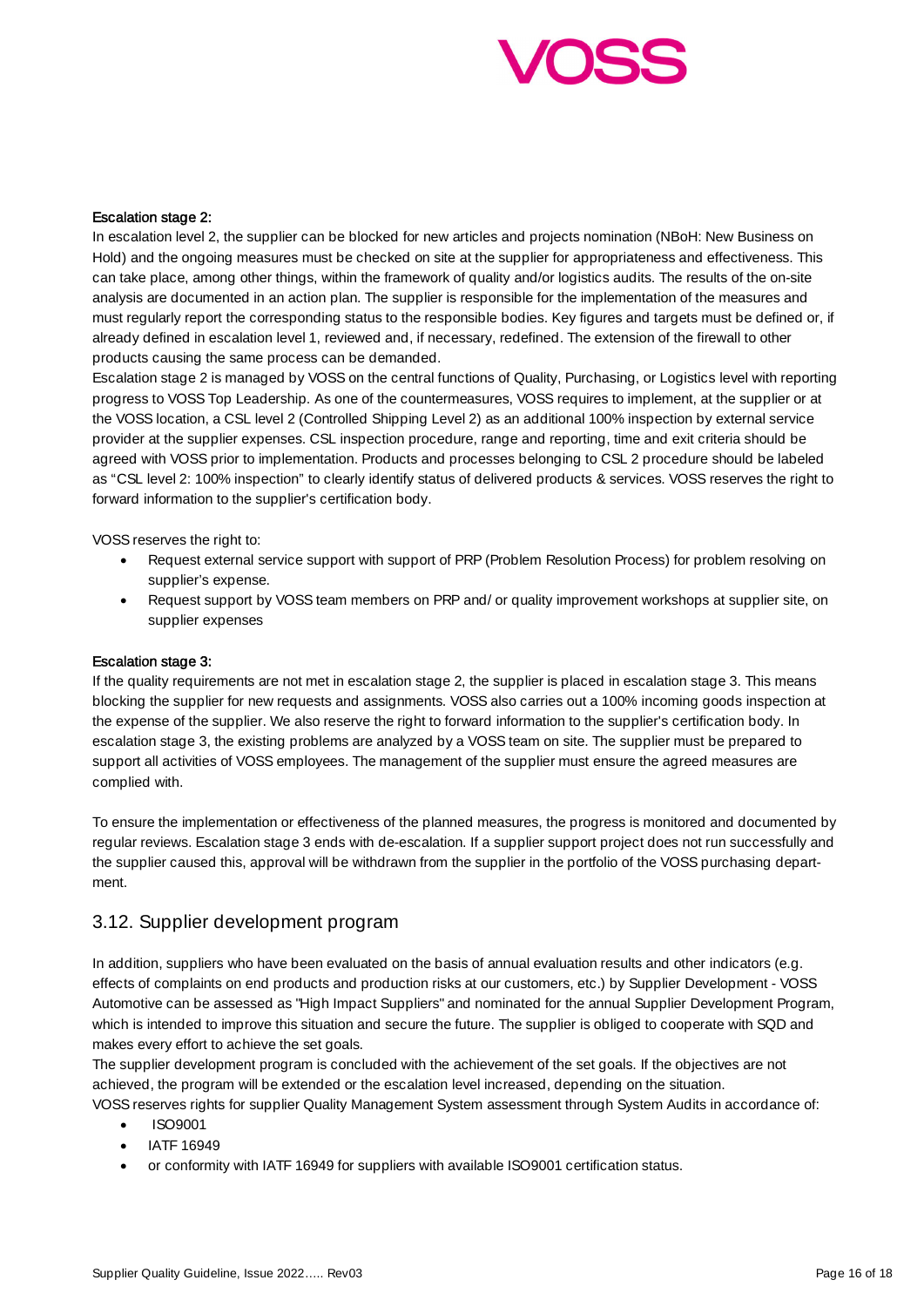

#### 3.13 Special approvals

The delivery of products with nonconformities for the specification may only be carried out once prior written approval has been given by VOSS. The VOSS special release form provided by VOSS QS is used for this purpose.

These deliveries may only be made for a specified quantity or period agreed with VOSS.

Every shipment must be provided with a specially arranged label. This means that unless otherwise agreed between VOSS and the supplier, each packaging unit of the affected deliveries will be equipped with a copy of the signed VOSS special release.

## 3.13 Emergency planning

Emergencies or operation-related faults can have a great impact on the supply capability of the supplier. For this reason, the supplier is obligated to install, continuously monitor and further develop an emergency concept.

## 3.14 Obligation to inform

The supplier is obligated to inform themselves of the respective current version of this guideline. This will be published on the VOSS homepage after being updated.

## 3.15 Special Processes

If VOSS specifically required during APQP/ VDA MLA, our suppliers shall meet the following requirements regarding AIAG standards related to Special Processes (but not limited only to these standards):

- \* CQI-9 Special Process: Heat Treat Assessment
- \* CQI-11 Special Process: Plating System Assessment
- \* CQI-12 Special Process: Coating System Assessment
- \* CQI-17 Special Process: Soldering System Assessment
- \* CQI-23 Special Process: Molding System Assessment
- \* CQI-27 Special Process: Casting System Assessment
- \* CQI-15-2 Special Process: Welding System Assessment
- \* CQI-19 Sub-Tier Supplier Management Process Guideline

Full list of CQI standards available and purchased at: www.aiag.org

#### 3.16 Associated documents

The quoted standards must be procured either from the Beuth Verlag GmbH (www.beuth.de), or the Verband der Automobilindustrie e.V. - Quality Management Center (www.vda-qmc.de), or the Automotive Industrial Action Group (www.aiag.org) and the latest respective version of these standards applies in this guideline